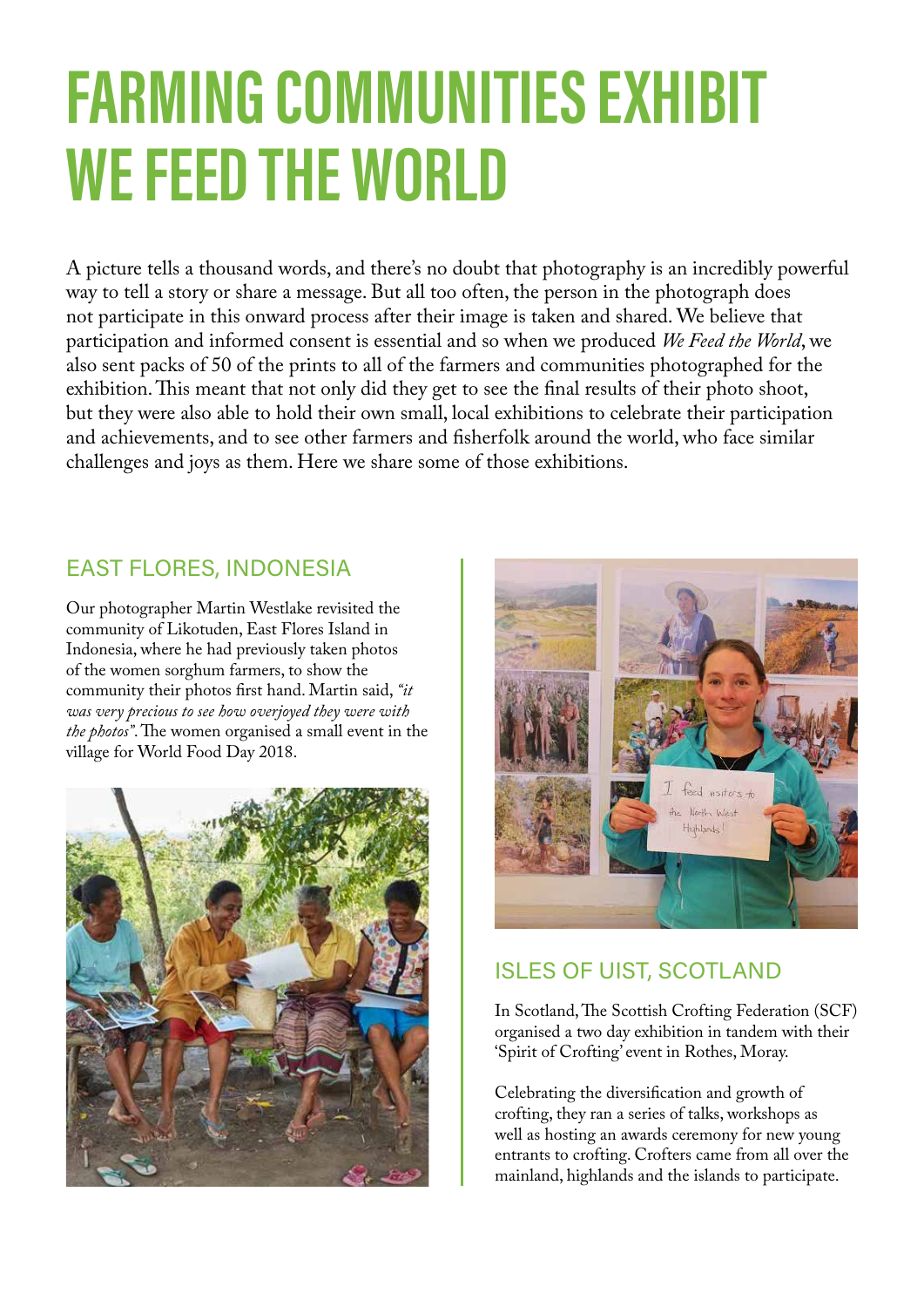From Moray in Scotland to Panay Island in the Philippines, farmers and communities have been uniting to host their own community exhibitions, spreading the message about how small-scale farmers feed the world.

### SELKIE, FINLAND

This Selkie exhibit was organised on 16th November 2018 as a part of a village council event "Traditions of Selkie" at the Selkie school. Additionally, Matti Martikainen prepared 8mm films from 1960s and 1970s from Selkie on bear hunting, fisheries, berry picking, preparing traditional bread, and many other traditional actions.



# PUERTO COLOMBIA, AMAZON

The community of Puerto Colombia and their neighbours came together in the Malocca (the village hall) for a women's meeting along the Tiquié river in the Colombian Amazon. Seeing the photos for the first time, they held their workshops and then brought together the rest of the community to hear the stories of other farmers and fisherpeople from around the world.

The photos will be travelling between other communities in the region and the Amazon.

# ISLAND OF PANAY, PHILLIPINES

The ZIDOFA Rice Association on the island of Panay, Philippines held an exhibition in Iloilo City Mall, in the island's capital. Some of the local farmers also sent us endorsements by displaying the name of the exhibition on their rice sacks.

In December 2018 the farmers exhibited the photos once again during their annual Pantat (catfish) Festival in their hometown of Zarraga.



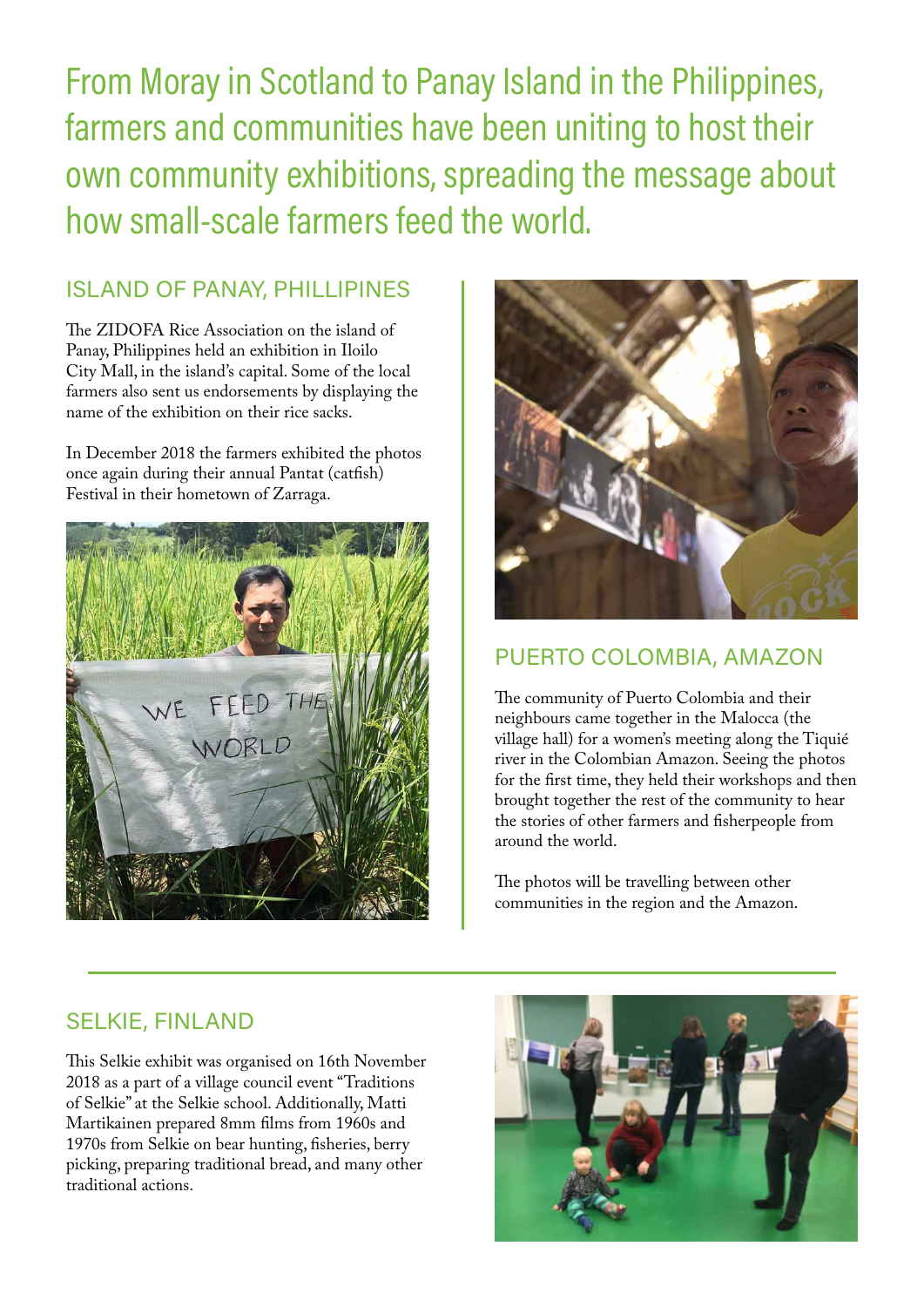#### DLHA NAD VAHOM, SLOVAKIA

After attending the opening of the exhibition in London and participating in various talks, farmer Zuzana Pastorkova, brought the exhibition to her village Dlha Nad Vahom in Slovakia. In a neighbour's courtyard she celebrated the stories of other farmers with a traditional feast from her own market garden.

More than 50 people came on the day and Zuzana is due to visit two primary schools with the photos to give talks to the children about where their food comes from. Over winter, the photos will be in display in a cafe in Bratislava.



# ESTELI, NICARAGUA

The FEM (Foundation Between Women) of Esteli, Nicaragua hosted a big celebration on the 31st October for the 24th anniversary of the FEM and in commemoration of The International Day of Rural Women (15th October).

200 FEM members came together from the region to celebrate the occasion with their own food and Hibiscus wine. Juanita Villareyna from FEM said, *"it was a beautiful event and it makes us proud as rural women to be part of the We Feed the World project"*.





# DEVON, ENGLAND

Chagford community market garden hosted an exhibition of the photos in conjunction with their annual harvest festival on Saturday 20th October 2018. The event was attended by more than 150 people who took a keen interest in the photos and the campaign for greater recognition of the smallholder farmers who truly feed the world.



# KUSTRINGEN, SWEDEN

In the town of Kustringen, Sweden, the fishing community held a small exhibition in the town shopping centre. The fisherfolk of the town are fighting to be allowed to continue fishing in their bay.

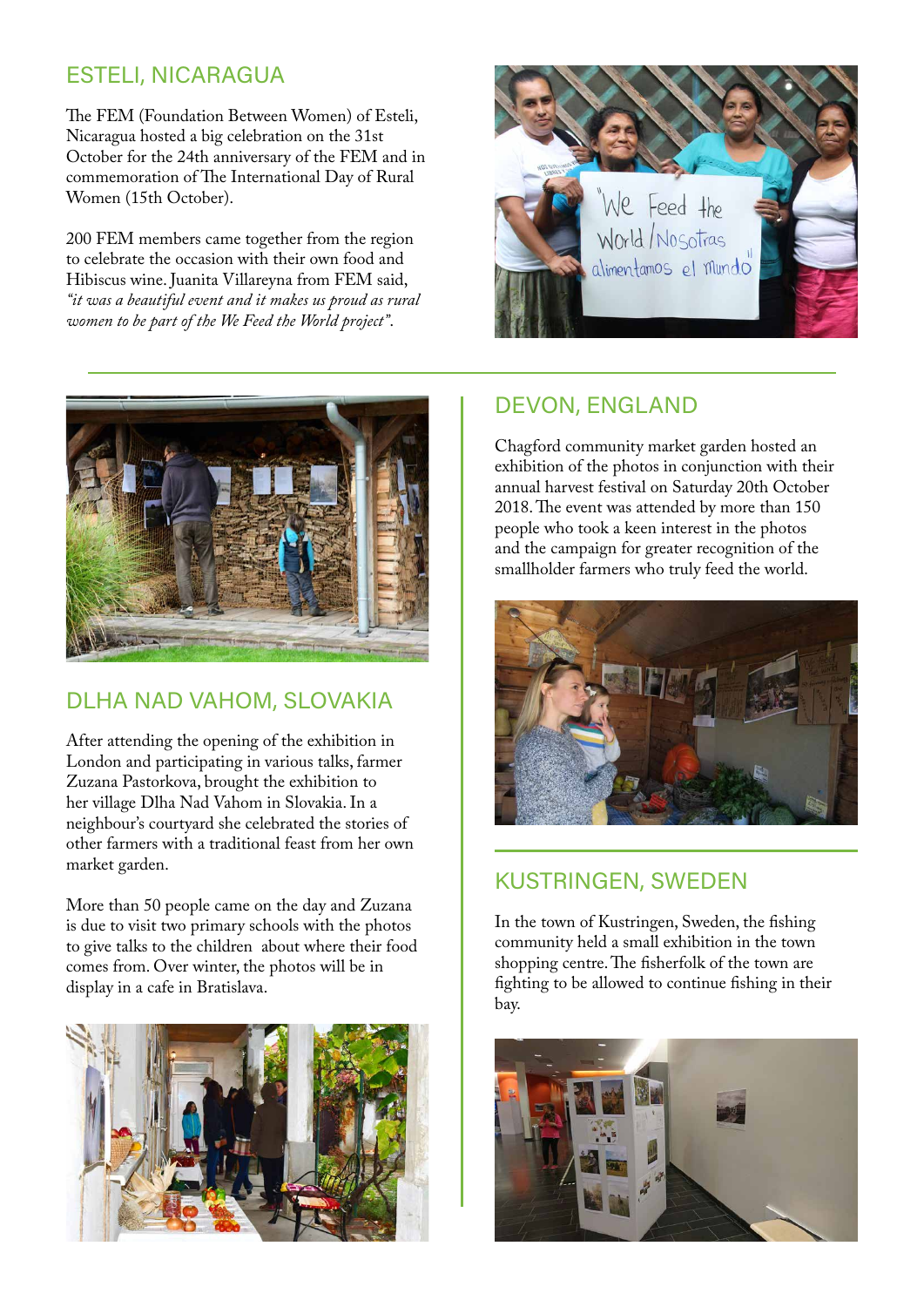# SAN ISIDRO, MEXICO

The community of San Isidro and partner, Collective For Autonomy took the photographs on tour to maize festivals and speaking events to share their experience of fighting against the invasion of their communal lands by multinational corporation Amway-Nutrilite. The photographs helped attract a wider audience and inspire solidarity and discussion around the challenges they were collectively facing.



# SEVILLE, SPAIN

In Seville, The Andalusian Seed Network (RAS) organised an exhibition in the Public Library of Seville, Biblioteca Pública Infanta Elena.

To run alongside this, they also organised a series of events, talks and workshops where farmers and seed savers from the region gave various talks, telling their own stories to the public and discussing the importance of seed diversity, synergistic and biodynamic farming and food sovereignty at the grassroots level in Andalusia.



# GLEBE FARM, SOMERSET

In Somerset, at Glebe Farm, Lizzie and Rob



Walrond displayed their photos in their 'veg shack', some in their shop and some in their cafe.

*"They caused a lot of good talking points, questions and just pure admiration of the beauty and originality of the pictures and their subjects. We loved hosting our little part of the exhibition"*. Lizzie Walrond, Somerset.